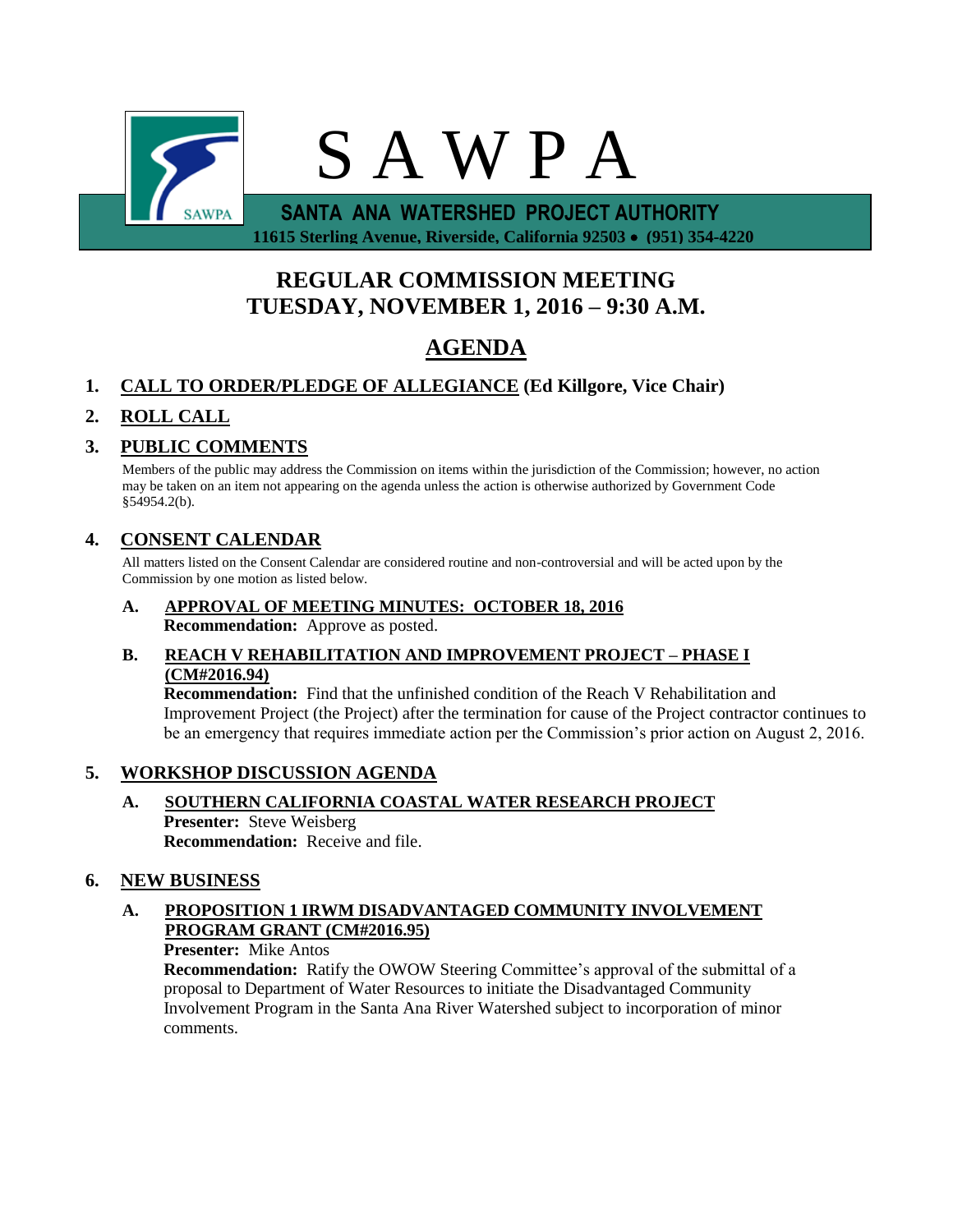SAWPA Commission Regular Meeting Agenda November 1, 2016 Page 2

#### **7. INFORMATIONAL REPORTS**

**Recommendation:** Receive and file the following oral/written reports/updates.

#### **A. CHAIR'S COMMENTS/REPORT**

#### **B. COMMISSIONERS' COMMENTS**

#### **C. COMMISSIONERS' REQUEST FOR FUTURE AGENDA ITEMS**

#### **8. CLOSED SESSION**

#### **A. CONFERENCE WITH LEGAL COUNSEL – EXISTING LITIGATION PURSUANT TO GOVERNMENT CODE SECTION 54956.9(d)(1)**

Name of Case: Spiniello Companies v. Charles King Company, Inc., Santa Ana Watershed Project Authority, The Ohio Casualty Insurance Company (Superior Court of Los Angeles BC616589)

#### **9. ADJOURNMENT**

#### **PLEASE NOTE:**

Americans with Disabilities Act: Meeting rooms are wheelchair accessible. If you require any special disability related accommodations to participate in this meeting, please contact (951) 354-4220 or kberry@sawpa.org. 48-hour notification prior to the meeting will enable staff to make reasonable arrangements to ensure accessibility for this meeting. Requests should specify the nature of the disability and the type of accommodation requested.

Materials related to an item on this agenda submitted to the Commission after distribution of the agenda packet are available for public inspection during normal business hours at the SAWPA office, 11615 Sterling Avenue, Riverside, and available a[t www.sawpa.org,](http://www.sawpa.org/) subject to staff's ability to post documents prior to the meeting.

#### **Declaration of Posting**

I, Kelly Berry, Clerk of the Board of the Santa Ana Watershed Project Authority declare that on Wednesday, October 26, 2016, a copy of this agenda has been uploaded to the SAWPA website a[t www.sawpa.org](http://www.sawpa.org/) and posted in SAWPA's office at 11615 Sterling Avenue, Riverside, California. /s/

\_\_\_\_\_\_\_\_\_\_\_\_\_\_\_\_\_\_\_\_\_\_\_\_\_\_\_\_\_\_\_\_\_\_\_\_\_\_\_ Kelly Berry, CMC